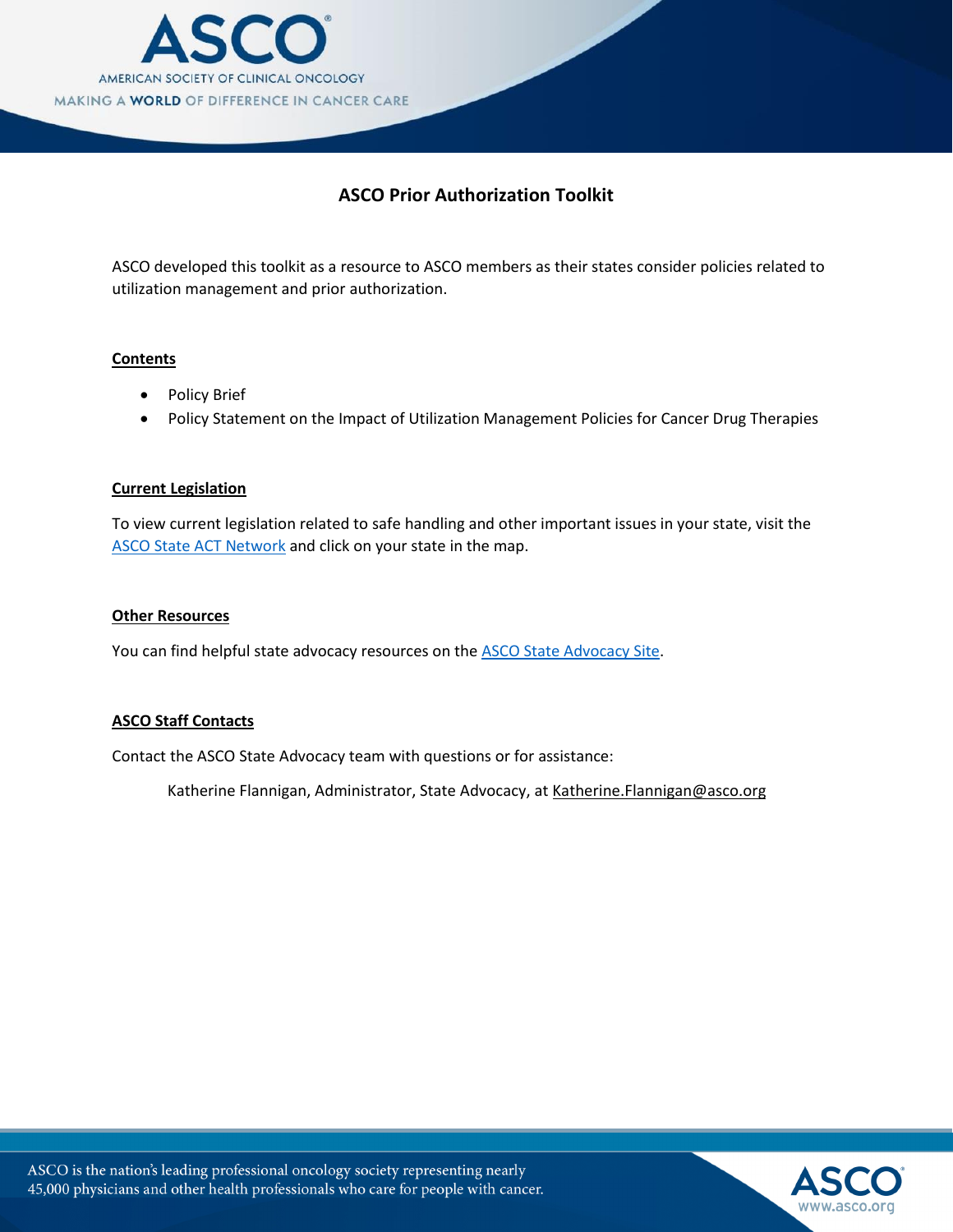

# **Prior Authorization**

## **Overview:**

In April 2017, the American Society of Clinical Oncology (ASCO) released a policy statement entitled, The Impact of Utilization Management Policies for Cancer Drug Therapies that offers multiple recommendations related to prior authorization.

## **Background:**

Prior authorization requires patients or prescribers to secure approval in advance of dispensing or administration as a condition of payment or insurance coverage of the prescribed medication. Prescribers often must provide payers with detailed clinical rationale for use of a drug before treatment can proceed as planned.

Payers may use a variety of sources in determining prior authorization treatments but they often do not disclose the process or basis for prior authorization determinations. These authorizations can be long and complex and place heavy administrative burden on prescribers, drawing time away from patient care.

## **Recommendations:**

ASCO recommends that payers:

- Develop and use standardized prior authorization request forms and processes to alleviate administrative burdens
- Use a public process to determine prior authorization policies for cancer treatment
- Restrict prior authorization policies to drugs for which specific concerns about inappropriate use and/or undesirable variation exist
- Ensure oncologists make prior authorization determinations in cancer care and provide treating oncologists with access to the oncologist making the determination to discuss differing circumstances
- Integrate prior authorization processes into electronic health records to support authorization at the points of care
- Establish efficient and responsive appeals processes, including 48-hour completion of review/decision on appeals
- Do not use the appeals mechanisms to compensate for underlying deficiencies in prior authorization policies or process
- Monitor and remedy the predictable, adverse consequences that individuals with cancer may experience from barriers or delays in receiving preferred oncology therapies as a result of prior authorization requirements, including suboptimal clinical outcomes, increases in adverse events, and increases in emergency department visits
- Ensure continuity for patients receiving a course of therapy upon enrollment in a health plan to prevent mandatory substitution or interruptions in treatment

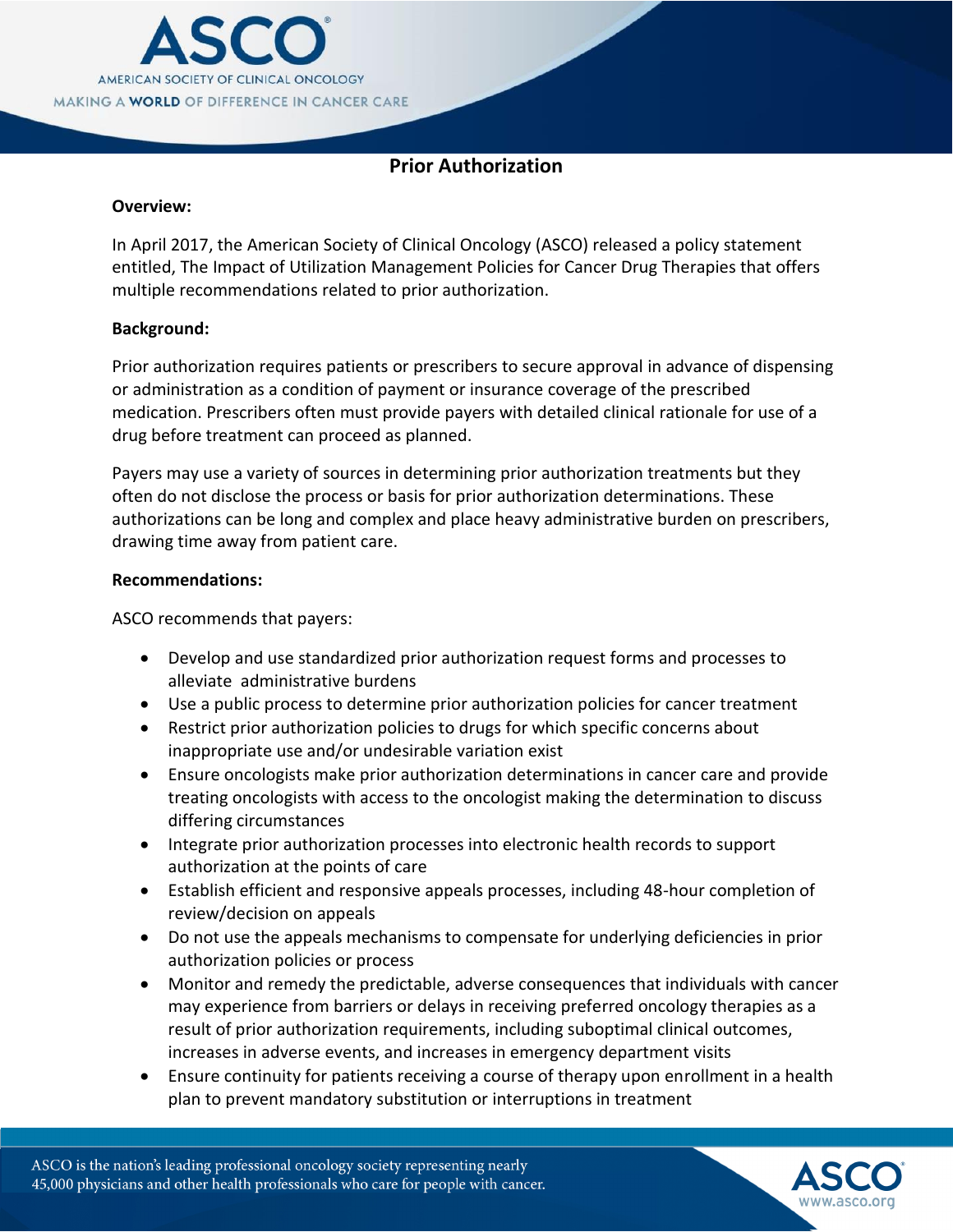

## **American Society of Clinical Oncology Policy Statement On the Impact of Utilization Management Policies for Cancer Drug Therapies**

#### **Introduction**

Rising healthcare costs, including escalating drug prices, have led to a renewed focus among policymakers, providers, and payers on strategies to guide the effective use of healthcare resources. One such strategy is the development and implementation of utilization management policies, which are payer-imposed administrative rules that may restrict or deny coverage for selected treatments. The American Society of Clinical Oncology (ASCO) is committed to supporting policies that reduce cost while preserving or increasing quality of cancer care. However, it is critical that such policies be developed and implemented in a way that does not undermine patient access to medically necessary care. The purpose of this statement is to review current utilization management policies in use by payers to control the use of cancer drug therapies and to recommend ways to ensure these policies promote rather than hinder patient access to high quality, high-value cancer care.

#### **Payer Strategies to Control the Use of Prescription Drug Therapies**

There are several mechanisms that health plans use to control the use of prescription drug therapies. Such utilization management policies include prior authorization, clinical pathways, step-therapy protocols, restrictive formularies, and specialty tiers. In the case of cancer care, another way coverage is restricted is through non-parity of patient cost sharing between oral and infused anticancer drugs. In January 2017, ASCO joined the American Medical Association and 16 other healthcare organizations in establishing Prior Authorization and Utilization Management Reform Principles urging health plans, benefit managers and others to reform utilization management programs.<sup>[1](#page-7-0)</sup> These principles emphasized the importance of clinical validity; continuity of care; transparency and fairness; timely access and administrative efficiency; and alternatives and exemptions in order to ensure patient access to appropriate care while reducing the administrative burden associated with policy compliance.

#### **Considerations in Oncology**

Utilization management policies often flow from assumptions regarding the availability of clinically equivalent oncology drugs within the same general class or category. In many cases, oncology drugs do not have substitutes that are both equally effective and less expensive for a given patient. Consequently, policies that attempt to incentivize, force, or coerce patients to accept anti-cancer therapy alternatives that are not recommended by their oncologist can threaten both the outcomes for patients and the well-being of their families or caretakers.

ASCO maintains that the most effective means of stewarding limited health care resources is through a value-based health care delivery system. The Society has advanced this concept through several initiatives, including participation in the ABIM Choosing Wisely program, development of a value framework, an extensive performance measurement and quality improvement portfolio, development of a rapid learning system (CancerLinQ), value-based payment reform models, and rigorous clinical practice guidelines. We understand that a value-based payment system is still evolving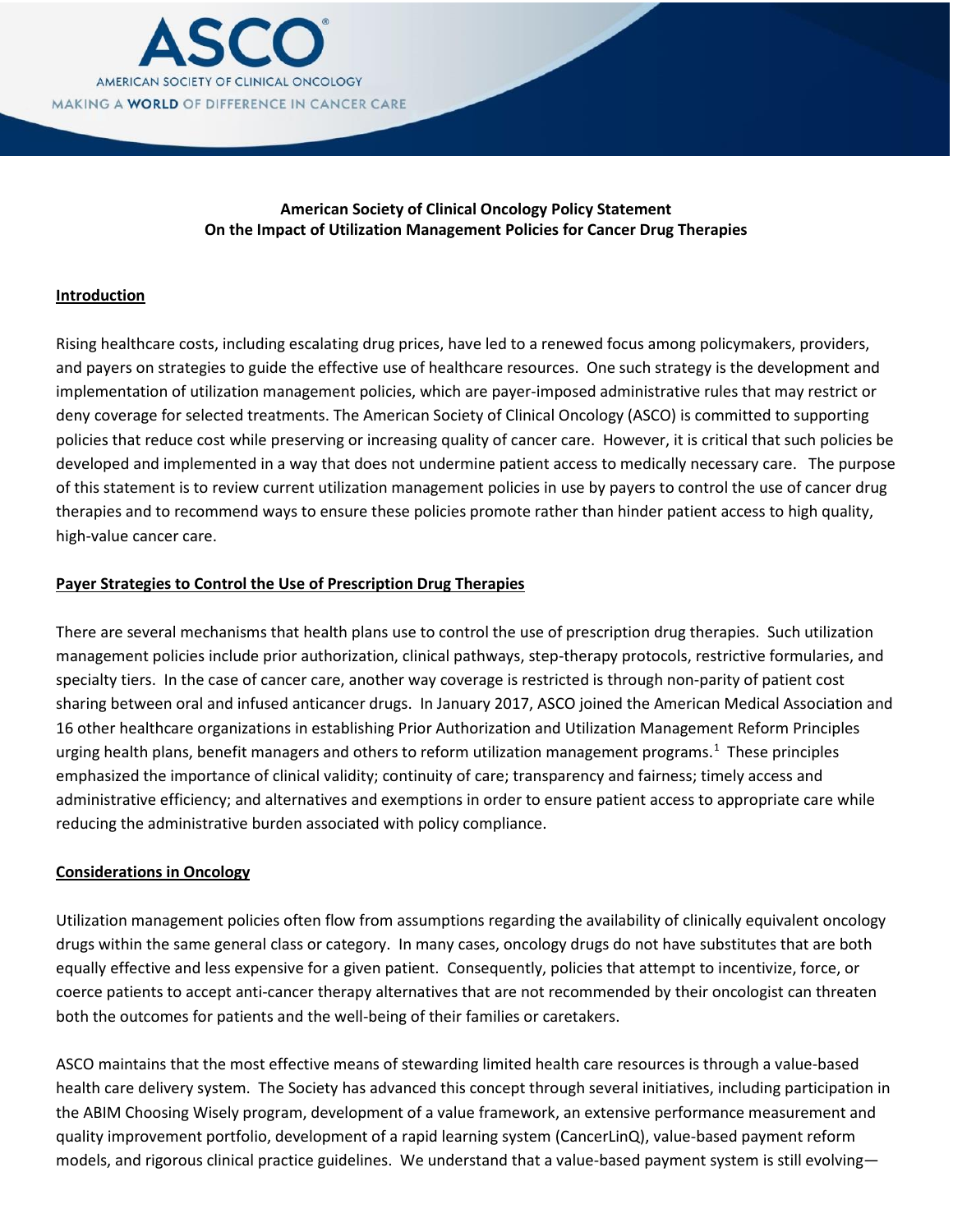and payers may need interim strategies to control cost. However, payers and providers must share the primary goal of delivering high-quality care that is most appropriate for the patient.

ASCO has established the following set of principles as a framework for evaluating the impact of coverage or utilization management policies on the care of patients with cancer:

- Individuals with cancer should have full access to the anti-cancer therapy most appropriate for their disease when used in accordance with current clinical and scientific evidence.
- Cost should not be the primary driver of utilization management policies.
- Utilization management policies should be evidence-based and reflect the most current science and understanding of cancer treatment.
- Utilization management processes should result in timely and clear determinations that are consistent with the health insurer's coverage and other policies.
- Payer cost containment strategies and decision-making processes should be transparent and without conflicts of interest.
- Payers should implement utilization management policies in a way that minimizes administrative burdens on both providers and patients.

## **Recommendations**

## **A. Prior Authorization Policies Must be Streamlined to Avoid Unnecessary Barriers, Delays in Care, and Other Administrative Burdens**

Prior authorization requires patients or prescribers to secure pre-approval as a condition of payment or insurance coverage of the prescribed medication. For example, if one drug in a planned chemotherapy regimen is on a payer's list of products requiring prior authorization, the prescriber often must provide the payer with the full clinical rationale for use of the planned treatment regimen before treatment can proceed.

Payers may use a variety of information sources in making prior authorization determinations, including FDA labeling, clinical practice guidelines, clinical compendia, published clinical literature, and independent medical review, but they often do not disclose the process or basis for prior authorization determinations. Personnel making prior authorization determinations may not be readily accessible to the prescribing provider and may have limited knowledge in oncology. In addition, the considerable length and complexity of the prior authorization process can cause unnecessary administrative burdens, drawing time and resources away from patient care. Seventy-eight percent of oncology practices responding to the 2016 ASCO Practice Trends Survey cited prior authorization as a significant pressure associated with payers.<sup>[2](#page-7-1)</sup> In a separate survey conducted by the AMA, medical practices indicated that on average they conducted [3](#page-7-2)7 prior authorization requests per week, accounting for approximately 16 hours—or two business days.<sup>3</sup>

Payers can mitigate these barriers to care by limiting the focus of prior authorization requirements to specific areas of concern and by providing an efficient, transparent prior authorization process within a reasonable timeline. Specifically, ASCO recommends that payers:

- Develop and use standardized prior authorization request forms and processes to alleviate the administrative burdens placed on treating oncology teams or practices
- Use a public process by which they determine prior authorization policies for cancer treatment, reflecting the most up-to-date standards of care and including consultation with oncologists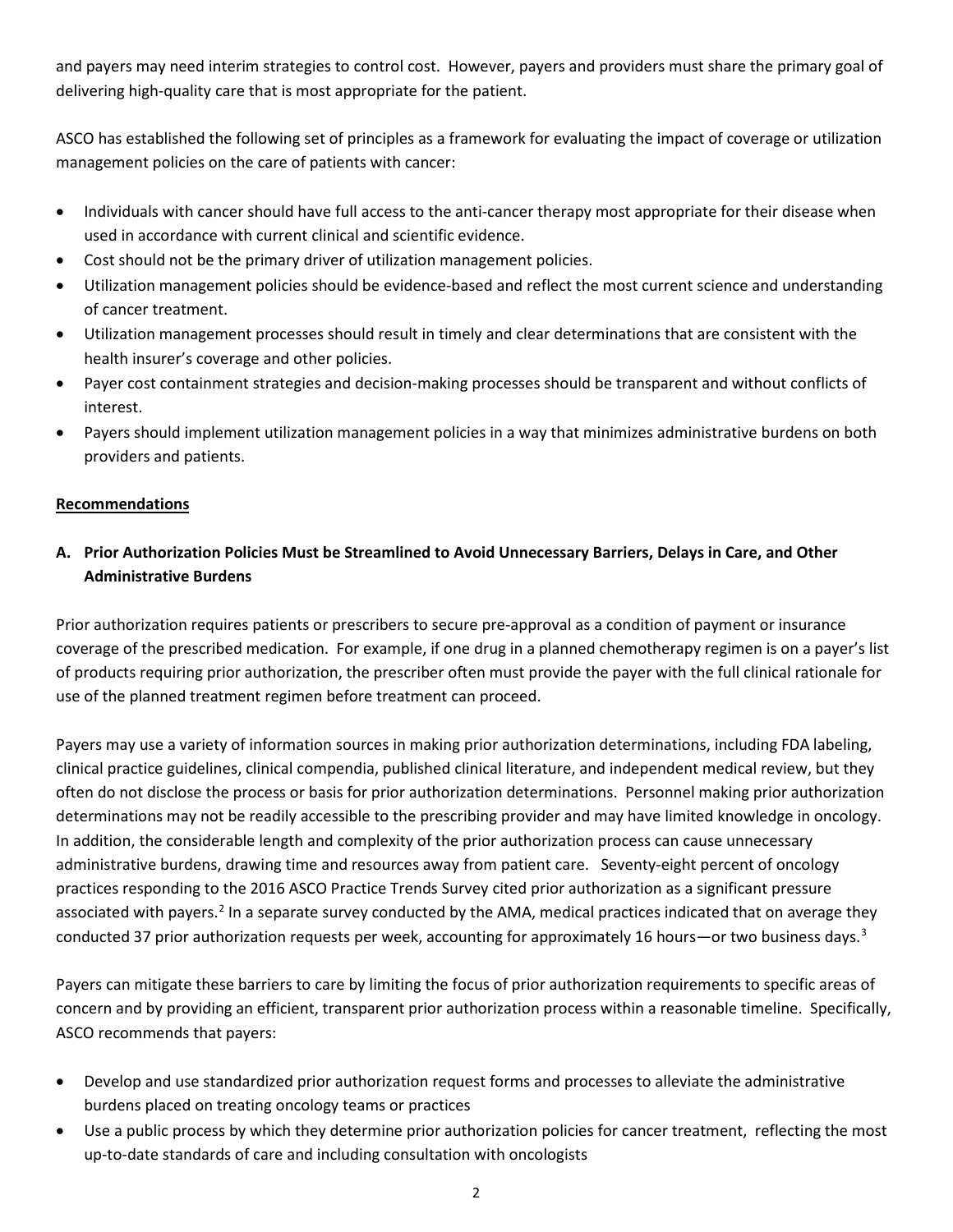- Restrict prior authorization policies to drugs where specific concerns about inappropriate use and/or undesirable variation exist
- Ensure oncologists make prior authorization determinations in cancer care and provide treating oncologists with direct access to that oncologist to discuss the clinical circumstances as necessary
- Integrate prior authorization processes into electronic health records to support authorization at the points of care, minimizing delays in treatment and administrative burden on providers
- Establish efficient and responsive appeals processes, including 48-hour completion of review/decision on appeals for oncology and expedited review for patients whose clinical circumstances require urgent treatment
- Do not use the appeals mechanisms to compensate for underlying deficiencies in prior authorization policies or process
- Monitor and remedy the predictable, adverse consequences that individuals with cancer may experience from barriers or delays in receiving preferred oncology therapies as a result of prior authorization requirements, including suboptimal clinical outcomes, increases in adverse events, and increases in emergency department visits
- Ensure continuity for patients receiving a course of therapy upon enrollment in a health plan to prevent mandatory substitution or interruptions in treatment

## **B. Utilization Management Policies Must Protect Patient Access to Medically Appropriate Care**

A number of utilization management approaches used by payers are of particular concern because they may represent greater likelihood of raising barriers to appropriate care for individuals with cancer. These include step therapy, specialty tiers, restrictive formularies, and non-parity of patient cost sharing for oral cancer drugs. Because cancer is defined increasingly by its molecular signature, such policies—without appropriate safeguards—can impede patient access to individualized, clinically appropriate care for their disease. Payer policies must reflect and be implemented in a way that reflects the evidence of what constitutes appropriate care.

#### **Step Therapy**

Step-therapy is a utilization management approach that requires patients to use the payer's preferred drug before the payer will cover another drug that may be preferred by the patient and treating physician. Commonly referred to as "fail-first" policies, patients must demonstrate that the payer-preferred product has been unsuccessful before proceeding with the regimen initially recommended in consultation with the treating physician.

The most common use of the phrase "step therapy" refers to policies based solely or in large part on whether two or more drugs fall within the same class or category of drug. The relative cost of drugs within the same category or class is the main driver for classification of "preferred" therapies. Step therapy policies are generally inappropriate in oncology due to the individualized nature of modern cancer treatment and the general lack of interchangeable clinical options. Medically appropriate cancer care demands patient access to the most appropriate drug at the most appropriate time.

A better approach to utilization management is adoption of high-quality clinical pathways or coverage policies based on robust analyses of best clinical practices and existing scientific data. Such clinical pathways or medical coverage policies may recommend or require that oncologists start with one or more drugs prior to using other therapeutic options. Properly designed clinical pathways and coverage policies should adhere closely to the recommendations described previously in this paper, and well-designed policies should not require 100 percent concordance. We typically would not use the phrase "step therapy" to refer to well-designed clinical pathway or medical coverage policies, even if such policies integrate preferences for specific oncology drugs as part of the pathway.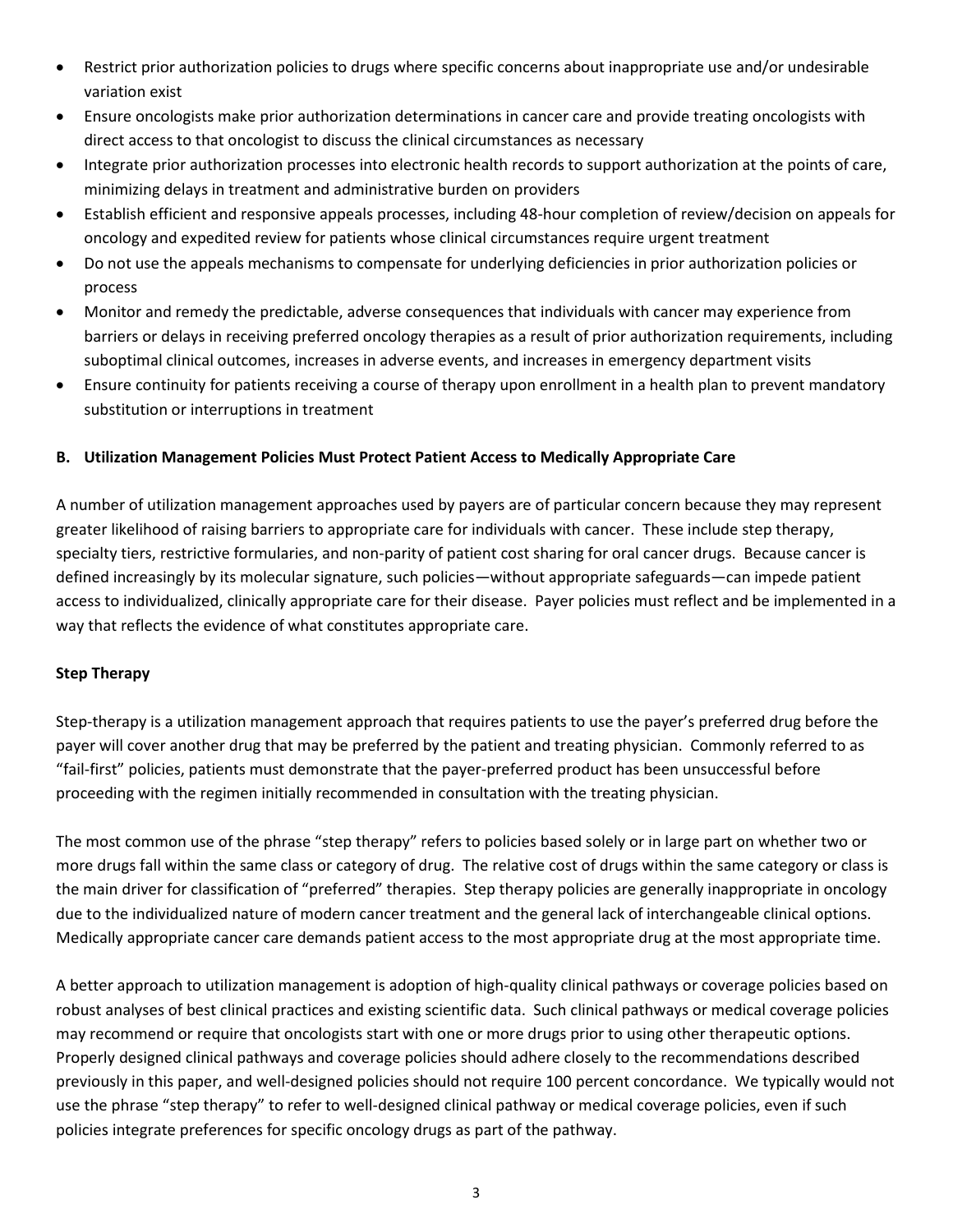## **Specialty Specific Tiers**

In an effort to limit or discourage use, payers are increasingly placing cancer therapies on the "specialty tier" of their formularies. Placing a drug on a specialty tier shifts a large portion of the cost of care from the payer to the patient, resulting in significant adverse impacts on patient finances, which contributes to medical bankruptcies and disproportionately affects low-income populations.

High coinsurance rates related to specialty tier designation undermine the primary purpose of health insurance causing cancer patients to face significant financial burdens or to forgo access to life-extending and life-saving drugs. Specialty tiers include drugs that are high cost, molecularly complex, or require special handling, administration and patient education. A drug placed on a specialty tier can result in patient coinsurance payment as high as 30 to 50 percent of the drug's costs. Anti-cancer drugs on a specialty tier may provide the best—or only—treatment option for individual patients. In many cases, there is no lower cost option effective for treatment of a given cancer. Selection of treatment in this scenario depends on the patient's ability to bear enhanced fees, not on what is clinically appropriate.<sup>[4](#page-7-3)</sup>

ASCO recommends against the placement of cancer drug therapies on specialty tiers. Imposing high cost-sharing burdens that target cancer patients, who may have limited treatment options, is fundamentally unfair and counterproductive. The cost-sharing burdens imposed on individuals who require access to anti-cancer drug regimens should not exceed the cost-sharing requirements that otherwise exist under a health insurer's medical benefit.

## **Restrictive Formularies**

The phrase "restrictive formulary" refers to limitations payers may place on the number of drugs included within a category or class on a payer's drug formulary. Restrictive formulary practices are particularly problematic in oncology because cancer drug therapies often are not clinically interchangeable. The omission of antineoplastic products from formularies whose use are supported by evidence will inevitably interfere with the coverage of life-saving and lifeextending therapies for certain cancer patients.

Restrictive formularies may preclude a patient's best option for a successful outcome and should not be a cost containment strategy for cancer drug therapies. Instead, payer formularies should include the full scope of evidencebased antineoplastic drugs and rely on high- quality pathways to assure appropriate utilization.

If payers have a value-based process of formulary development, there must be transparency and specialty clinical oversight to ensure mechanisms for how inclusion is valued is clear and medically appropriate. In the event drugs are excluded from formularies due to inferior value, a public appeal system must be in place to allow for consideration of changes as appropriate.

#### **Lack of Parity for Oral Chemotherapy**

Another problematic area for cancer patients arises when payers impose higher patient cost-sharing requirements on oral chemotherapy agents covered under the prescription drug benefit than for intravenous or injectable cancer drugs covered under the medical benefit. This circumstance (commonly referred to as the "oral parity" issue) can create financial hardship for patients and, as a result, barriers to appropriate care. Oral cancer drugs may provide significant clinical advantages over the more traditional intravenous and injected forms of cancer medications that may exist to treat a particular type and stage of cancer. In some instances, oral cancer drugs may represent the only treatment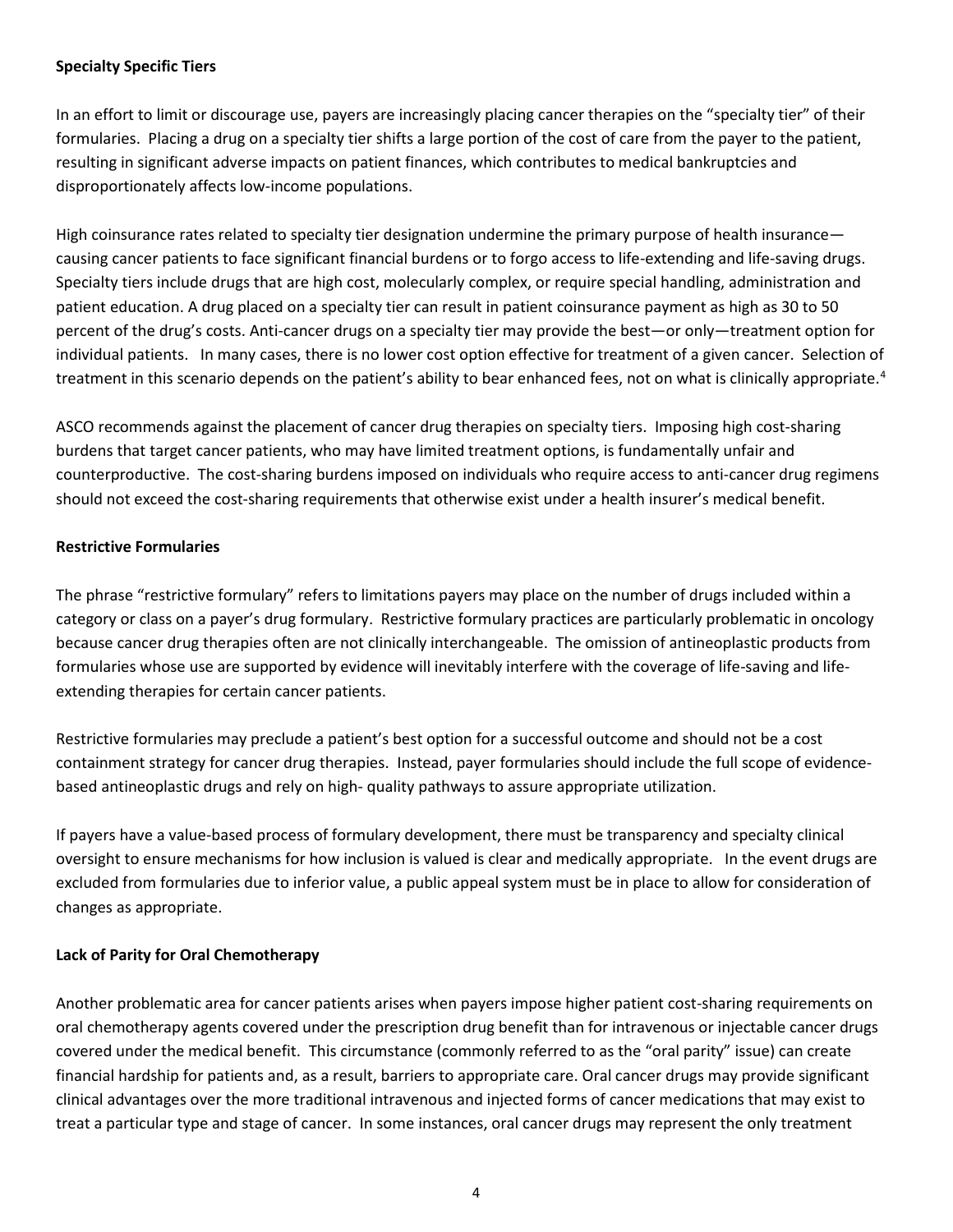option. Ensuring that cancer patients have meaningful access to such oral cancer drugs is an issue of critical clinical importance and not merely an issue of convenience for the cancer patient or health care provider.

ASCO and other members of the oncology community have advocated for oral parity legislation to address this issue and have successfully supported oral parity legislation in a majority of states.<sup>5</sup> These laws aim to ensure equality in patient cost-sharing burdens between oral drugs and intravenously administered drugs. Under oral parity laws, individuals with cancer can access oral cancer drugs under the same general cost-sharing rules that apply to intravenous cancer drugs. These laws also attempt to create safeguards to prevent payers from circumventing the intent of the legislation by reclassifying intravenous drugs or other means. Over forty states have enacted oral parity laws since 2008. Parity should exist in the patient cost sharing for accessing oral and intravenous drugs used in anticancer regimens. Patient copayments, coinsurance, deductibles and other limits for oral anticancer drugs should be reasonable and should be no less favorable for cancer patients than would occur under the policies governing intravenous and injected anticancer drugs

## **C. High Quality Clinical Pathways Provide an Appropriate Utilization Management Strategy for Cancer Drug Treatments When Adequate Patient Safeguards Exist**

Clinical pathways are evidence-based treatment protocols for delivering quality cancer care for specific patient presentations, including the type and stage of cancer.<sup>[6](#page-7-5)</sup> Payers, institutions, and clinicians use pathways to reduce undesirable variability in care for specified conditions. When properly designed, implemented, and updated regularly, clinical pathways can be powerful tools supporting the oncology care team in delivering high-value care.

Clinical pathways have gained increased acceptance in the oncology community in recent years, as pathways have the potential to address costs of cancer care without compromising a patient's clinical need to access certain medically appropriate, but high-cost drugs. A well-designed clinical pathway matches specific clinical diagnoses with evidencebased treatment protocols, allowing patients to access high-cost drugs when medically appropriate. Well-designed clinical pathways also have flexibility to allow providers to treat patients "off-pathway" when warranted clinical circumstances for variation exist. For example, some pathways have the ability for oncologists to identify a contraindication and commence with an off-pathway treatment without undergoing additional prior authorization review.

The potential benefits of clinical pathways for controlling undesirable variability and protecting patient access to evidence-based care are significant. This promise has led ASCO to identify several critical areas for the development and deployment of clinical pathways.<sup>[7](#page-7-6)</sup> However, there are also concerns about the rapid proliferation that has occurred with clinical pathways in oncology, namely that not all pathways are developed and implemented in a high quality and efficient way. The sheer number of competing pathways has created an overwhelming and counterproductive administrative burden for many practicing oncologists. Patients with identical clinical characteristics can experience different clinical pathways based solely on the payer, leading to differences in treatment. These differences can create major practice management difficulties in treatment planning, inventory purchases, and physician time to manage these differences. In November 2016, ASCO released its Criteria for High-Quality Clinical Pathways in Oncology, identifying 15 criteria across three domains (pathway development, implementation and use, and analytics). <sup>[8](#page-7-7)</sup> Although ASCO supports the use of high-quality clinical pathways in oncology as a strategy to promote high-value care, the Society asserts that they should be developed and deployed in accordance with ASCO's criteria, which promote patient protections for clinical pathway development, implementation and use, and analytics.